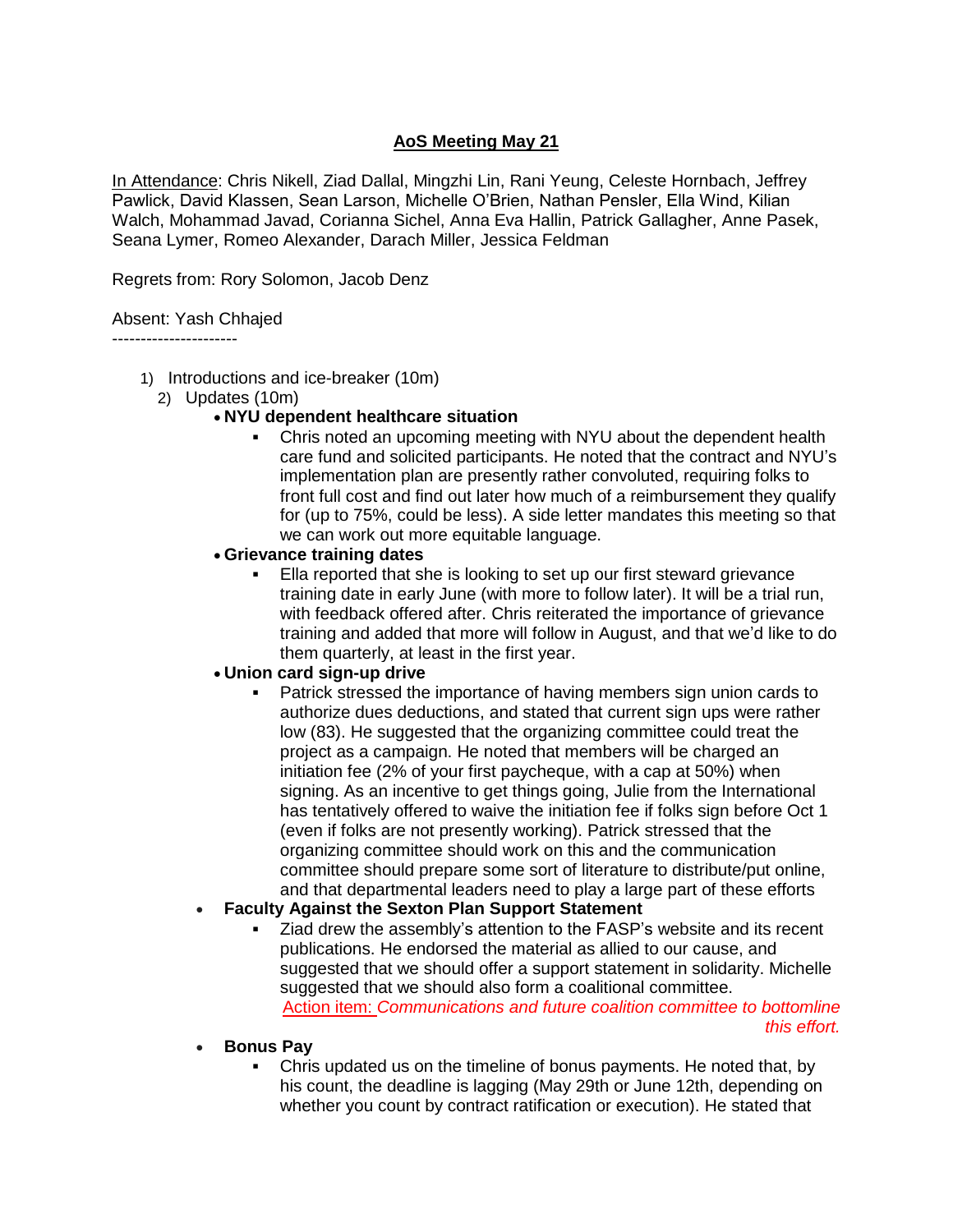need to have a plan in place for how we'll tackle this massive collective grievance, as it may happen before we get the training. Action Item: *Seana, Patrick, Jess, Ziad volunteered*

#### **3) Steward election irregularity discussion and vote (10m)**

 Anne described an issue that arose during the election. One candidate in the Steinhardt, Tisch, et al district (Scott Barton) submitted only 1 of 2 statements, and the elections committee delegated a decision on the issue to us. Anne voiced her support in approving his candidacy, stating that it would be valuable to have more hands on deck, and more representation across the university, particularly because we still have open seats in that district, and he would be our only Tisch steward. Darach asked if the issue created any conflict with the articles of representation, and Chris answered in the negative, stating that there is a provision for appointing interim stewards while we wait for a vacancy. There was a brief debate over whether or not to appoint Scott provisionally as an interim steward or as a full member. Chris brought forward a motion:

*We move to acclaim Scott Barton's position to full steward, due to a bureaucratic error, declared intent, and the presence of empty seats in his district.*

 VOTE: in favor:17 Opposed: 0 (**it passes unanimously**) Romeo and Claudia further concurred that we should make it a priority for the organizing committee to find more interim stewards for the open seats.

#### 4) **Elections for unit representatives** (per [Article 5 of ARE\)](http://www.makingabetternyu.org/gsocuaw/2015/04/06/bylaws-draft-proposal/) (15m)

- Nominations (3m)
	- Chris described the role and pay of the unit representatives, of which there are 3 representative positions to fill as per the MOA, paid by NYU, whose main job is to meet/liaise with NYU. He noted that in our articles, we have designated them as the heads of 3 key committees (to be determined by the bylaws), and that, though their specific duties are not yet given, this arrangement was designed to ensure that these compensated members are also performing a fair share of work. Ella commented on prior comments made by Jacob, which suggested that these members had to be working at the time of their appointment. She stated that she couldn't find any such language/did not interpret it this way. Chris, Michelle, and Nathan agreed with this assessment.
	- There was a further topic of discussion concerning the relationship between the unit representatives and Local 2110. Patrick stated that in the bylaws of the Local it says that the Local's president must appoints people to paid staff positions. He alleged that it would be against the local bylaws for the unit to appoint folks to these positions independently. Michelle strongly disagreed with this interpretation and the injustice of the arrangement, as our unit hasn't had any input on the Local's elections in turn or any opportunity to read the Local's bylaws (which can't be found on their website). Sean argued that the unit representative positions are wholly distinct from the positions under the president's jurisdiction. Claudia point out that, since the local has already reviewed our articles of representation and failed to mention this issue whatsoever, we shouldn't take this possible objection into consideration. Jess added that in her copy of the Local's bylaws (article 6), the only mention of paid officers is to be found in regards to the Local office, not the unit level.